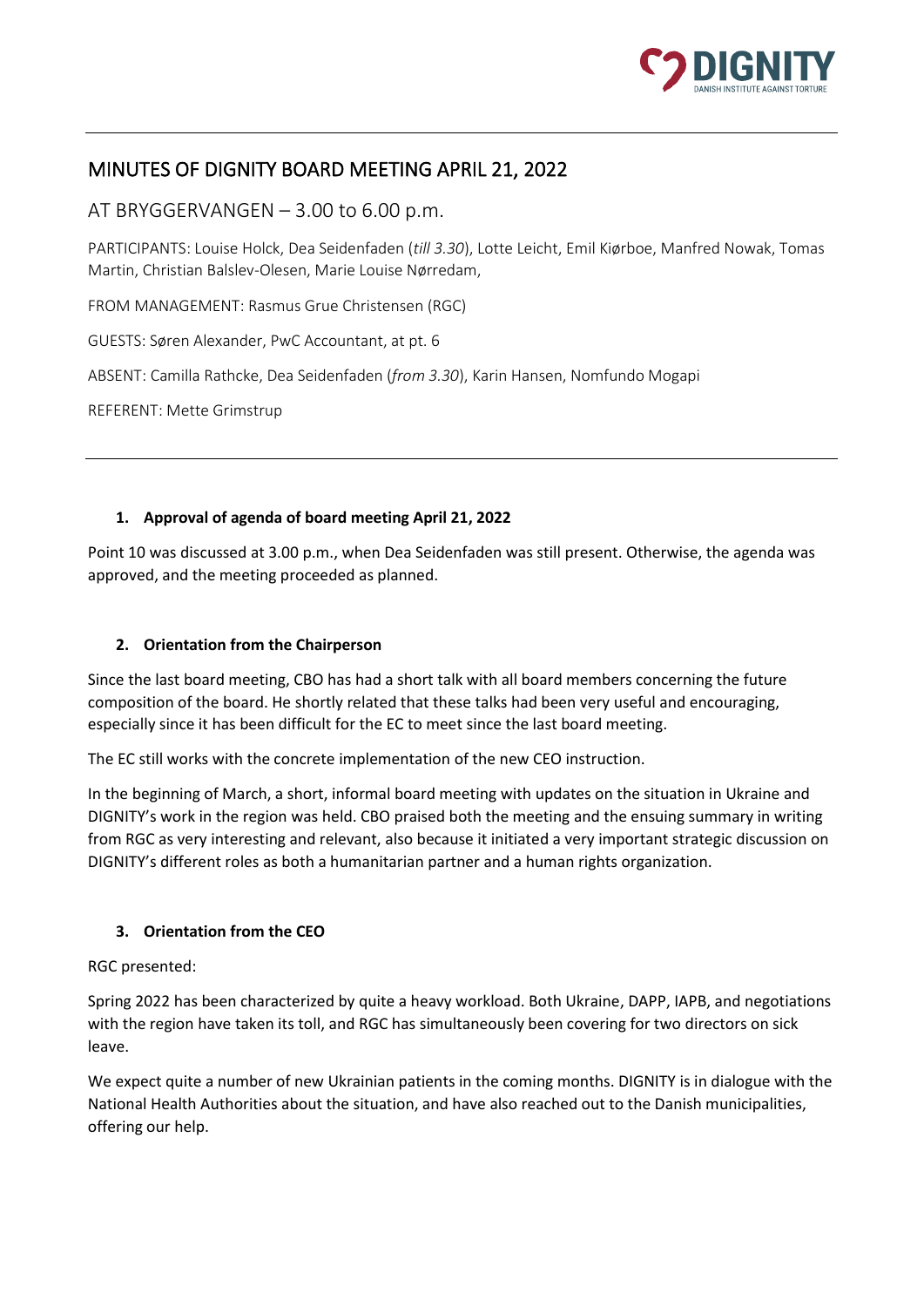

We are working on the continuation of the IAPB, which seems quite possible. Good progress has been made in the first phase.

The new and strong agreement with the Capital Region has also fallen into place. This is a major milestone, and a big focus area for the clinic - to implement the new working model and improve the working environment.

The DAPP tender is also formally and finally settled. DIGNITY will be leading a new consortium of Danish and Arab human rights organizations for the next five years. The publication awaits the government's decision regarding the possible further cutbacks on development aid, but it is not expected that this will influence the DAPP program directly.

We are also still looking into possibilities in the Sahel region. Despite the worsened security situation in the region, it seems that there are good possibilities for starting a program on prevention and rehabilitation.

The board was very impressed with the achievements in the last months.

A more public face for the IAPB was strongly encouraged, and RGC could confirm that a new website would be launched shortly after the board meeting, including a public progress report from the platform.

The board also asked to be updated on the government's plans to externalize prison operations to Kosovo. Besides publicly debating the project, DIGNITY has also, together with the Danish Institute for Human Rights, been engaged in an internal dialogue with the Justice Ministery about the whole plan. It is very obvious that moving out the prison system and still living up to Denmark's human rights obligations is an enormous and very demanding task.

It was broadly agreed upon in the board that the Danish policy of outsourcing human rights responsibility by paying others to live up to our responsibilities is a terrible idea and attitude. Also not forgetting the lost children in Al-Hol Camps, a strong encouragement from the whole board to do all that DIGNITY possibly can, formally and informally, to change the political agenda.

# **4. Dispositions in EC**

Projects above 4 mio. DKK approved by the EC:

- PLAN Børnefonden Ukraine
- IAPB Phase II

The board approved of the decisions.

#### **5. Private fundraising**

RGC informed the board that DIGNITY will close down most of its more proactive campaign activity around private members (contributors). It was decided to cut down significantly on private fundraising a couple of years ago. Since then, we have focused on fundraising from private members and followers through SoMe. But even though we have demonstrated that we can attract more members and generate financial surplus, it also costs too many resources – including on our communications profile - compared to the outcome.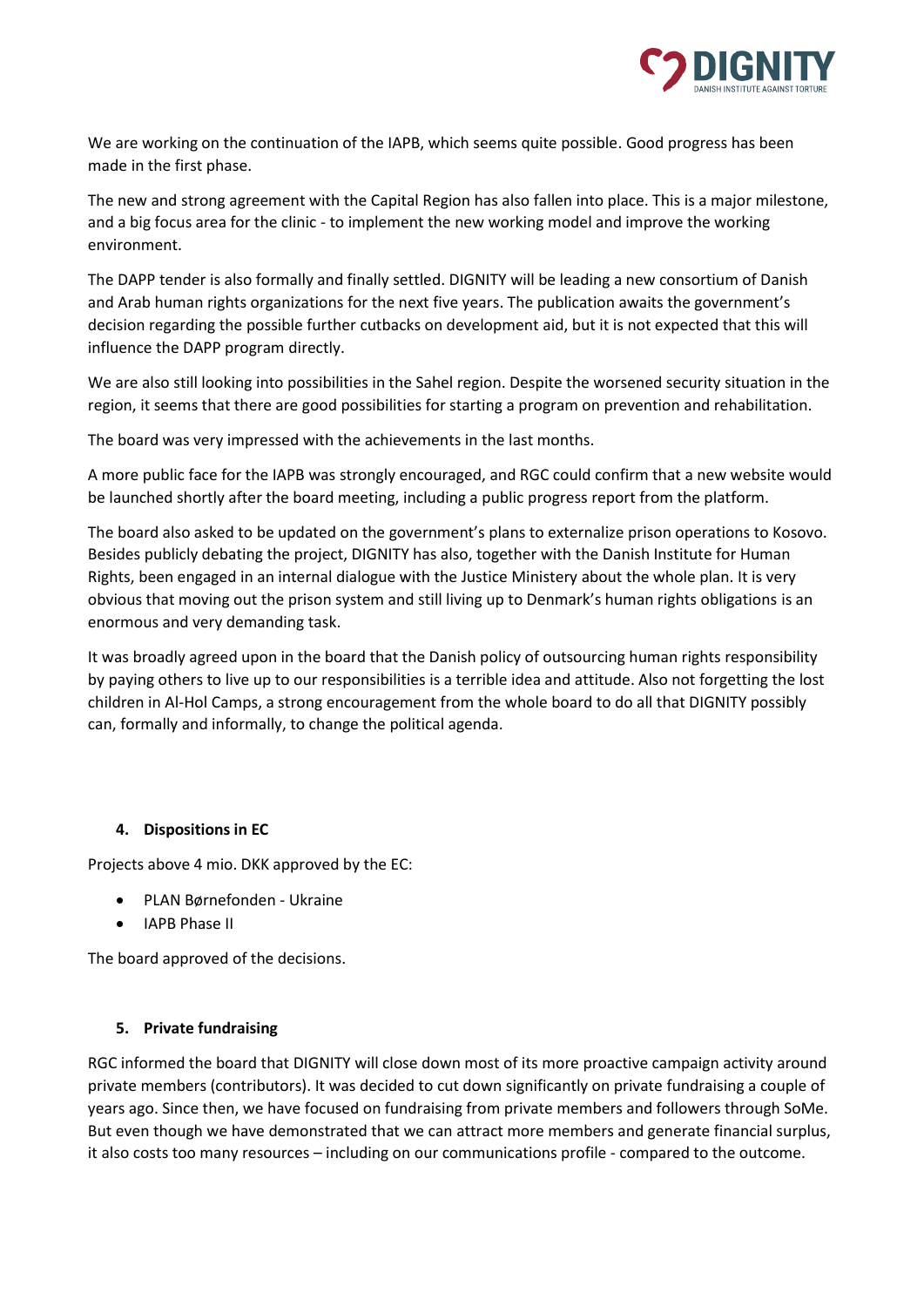

At the same time, we have demonstrated that we are able to generate surpluses on other activities and thereby solidify our financial situation. We will intensify work with Danish and international foundations.

We will not turn down the media presence, but only the commercial part of it. Thereby focusing on a more classic tone of voice of a expert human rights organization – in Denmark and internationally.

The board agreed on the decision.

# **6. Approval of annual accounts**

Presentation by RGC.

The annual accounts for 2021 shows a significant surplus. DIGNITY has had less spending due to COVID 19, we have cut down on administration, and we're better at critically assessing new grants, so that all grants are financially sustainable. We have managed to secure that the overall shared expense was lowered.

It is a task in this year to increase spending, and we assume that our total level of registered income will increase in 2022.

We agree on the recommendations from the audit concerning the segregation of duties and spreading the BI competences on more people and will see to that in the coming year.

Auditor Søren Alexander (SA) presented the different papers.

Overall, there are no uncorrected errors in the financial statements. There has been a number of adjustments, both proposed by management and PwC, and all findings have been corrected. It is a recommendation that more employees become competent in the new BI-tool, that the segregation of duties is improved. And that there is a better follow-up on financial reporting from project and consortium partners.

The audit process went very well. It was bit delayed due to onboarding of new auditor and sick leaves etc.

The board praised the very clean audit, and the fact that DIGNITY once again shows a surplus.

The board also noted that overall administrative costs are going down, and spending on partners is going up. Overall, a very good development.

DIGNITY has reached the wanted level of equity (originally aimed for 2026) and the board shortly discussed whether it ought to be higher or not. It is a question of being able to deal with risks and investments – on the other hand it is not preferable for an NGO to generate large surpluses every year.

It was ascertained that no reports of any fraud had come to the knowledge of the board in 2021.

Having a new auditor on board, the board seized the opportunity to ask if he had any further comments. SA noted that it would be interesting to work towards a more sophisticated annual report that also comments on the connection with the organizations' strategic goals. As an NGO there are no demands to the report, but it is recommended that DIGNITY use the report as a tool for transparency and openness. The board agreed that we want to move further in this direction.

The board approved of the annual accounts with applause.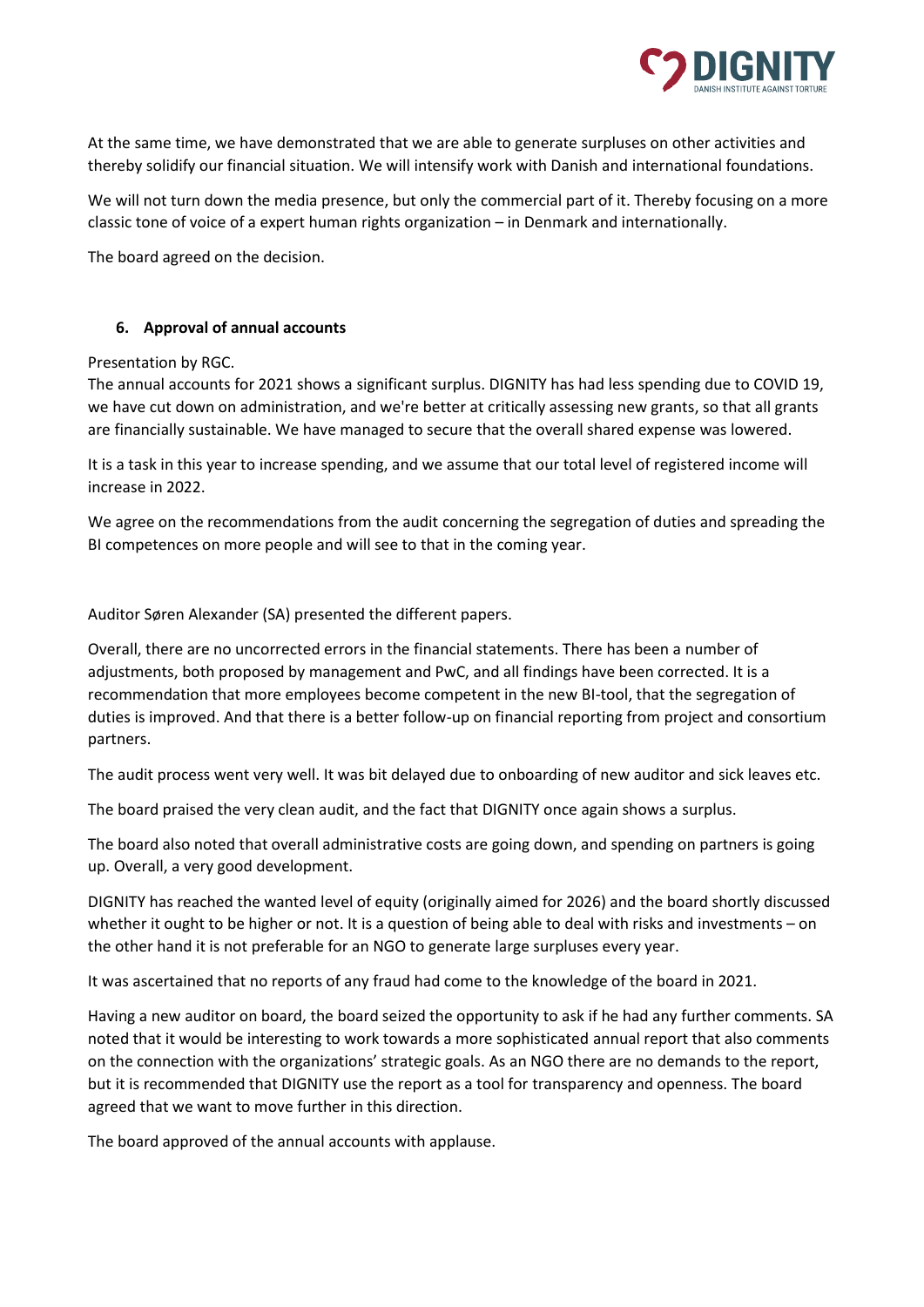

## **7. Risk Assessment 2022**

By far the biggest focus in the last year has been on digital security. And it will remain a major focus area.

The board was impressed with the political analysis in the document.

It was noted that some of the scoring probably should be developed in more close cooperation with the employees. For instance, the probability of staff witnessing things that may affect them is has got a very low score (1), but due to the electronic possibilities it may very well happen.

The risk assessment will be on the agenda for the next meeting in the dialogue forum, and it was agreed upon to focus especially on this point.

#### **8. Localization**

Short presentation by RGC.

There is an increasing demand for localization from the Danish governments and other donors. This raises several strategic and organizational questions. And some very concrete: How much of our funds, staff and decision should be moved out. And how do we do it in the best way?

It will be advisable to already now start discussing how best to plan for a future with more localization.

Recommendations from the board: Do not underestimate the challenges! Focus on HR, it, financial management. Do not underestimate the complexity. Setting up head quarter models around the world is too heavy and too expensive. In countries with strong partners heavy country offices are often not very well received, as they can function as competitors and much more controlling partners than when we are located in Copenhagen.

It was recommended to map the experiences in dialogue with other organizations and local partners. And suggested if it would be possible to develop new formats? Set up 1-year-camps, working as catalysts more on the ground. Generate change in a more dynamic, flexible way? Perhaps look at other sectors – could we learn something?

It was concluded that we are in a process of learning, and open to thinking out of the box. But no doubt that we are moving in this direction.

#### **9. Composition of the board**

Following the las board meeting's discussion of the composition of the board, chairperson CBO had been in contact with every board member. There was agreement to find a well-known and strong Danish development profile. It was also important to find someone who has the will and time to get acquainted with the many complicated conditions around DIGNITY.

The survey provided a number of suggestions for names. Based on the presented criteria the EC had narrowed the list down to four suggested names.

The board agreed on the names and that it was important with people with practical field experience.